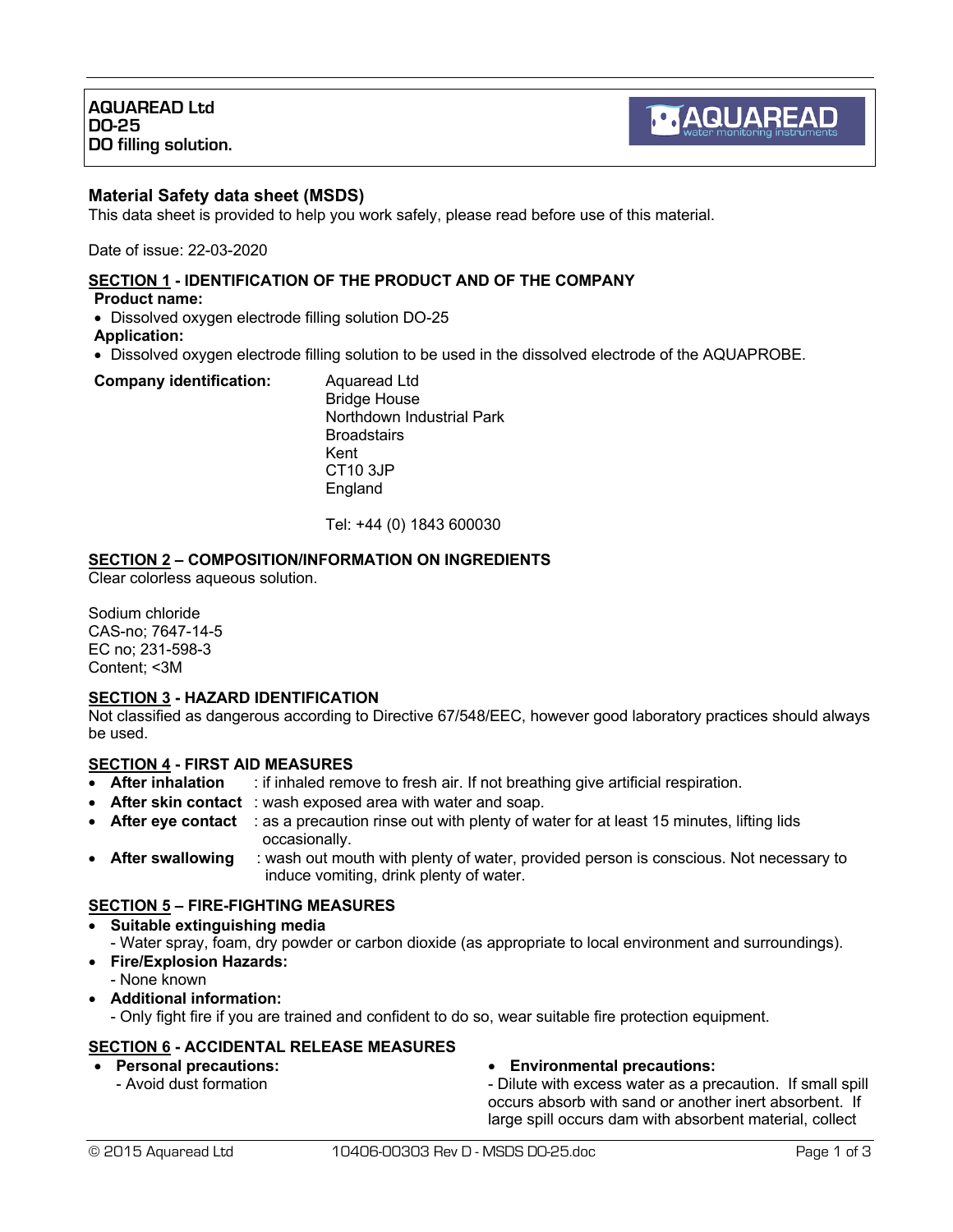## **SECTION 7 - HANDLING AND STORAGE**

• **Handling:**

- Use good laboratory practice, abide with local health and safety procedures.

### **SECTION 8 - EXPOSURE CONTROL/PERSONAL PROTECTION**

- **Personal protective equipment:** - Change contaminated clothing as required.
- **Protective gloves:**

- For prolonged/repeated exposure wear appropriate gloves (plastic, nylon, latex). Wash hands after working with substance.

## **SECTION 9 - PHYSICAL/CHEMICAL PROPERTIES**

- **Appearance** : Colourless liquid<br> **Odour** : Odourless
- **Odour** : Odourless
- **Solubility** : Soluble
- **Melting point** : No data available
- **Boiling point** : lowest known 100°C (water)
- **pH value at 20ºC** : ~7
- **Flash point** : Not applicable
	-
- **Explosive properties** : No data available
- **Explosion limits** : No data available
- **Ignition temperature** : No data available

### **SECTION 10 - STABILITY AND REACTIVITY**

- **Conditions to be avoided:**
	- Strong heating (above boiling point).
	- Stable in the recommended storage conditions.
- **Hazardous decomposition products:** - See section 5 in the event of fire.
- **Substances to be avoided:**
- Strong oxidising agents.
- **Hazardous decomposition products (formed under fire condition)** - Sodium/Sodium oxides, Hydrogen chloride gas.

## **SECTION 11 - TOXICOLOGICAL INFORMATION**

*Acute toxicity* (NaCl) LD50 Oral-rat; 3000mg/kg LD50 Dermal-rabbit; >10000mg/kg LC50 Inhalation-rat; >42000mg/m<sup>3</sup>

*Irritation and corrosion* Eyes-Rabbit; mild eye irritation Skin-Rabbit; mild skin irritation

- **Storage:**
	- Store in a well ventilated, cool dry place away from direct sunlight. Keep container tightly closed when not in use.
- **Respiratory protection:**

- Not required. If excess dust is formed wear N95 (US) or type P1 (EN 143) dust masks. Respirators and components should be tested and approved under appropriate government standards.

#### • **Eye protection:**

- Safety glasses with side shields, goggles or face mask.